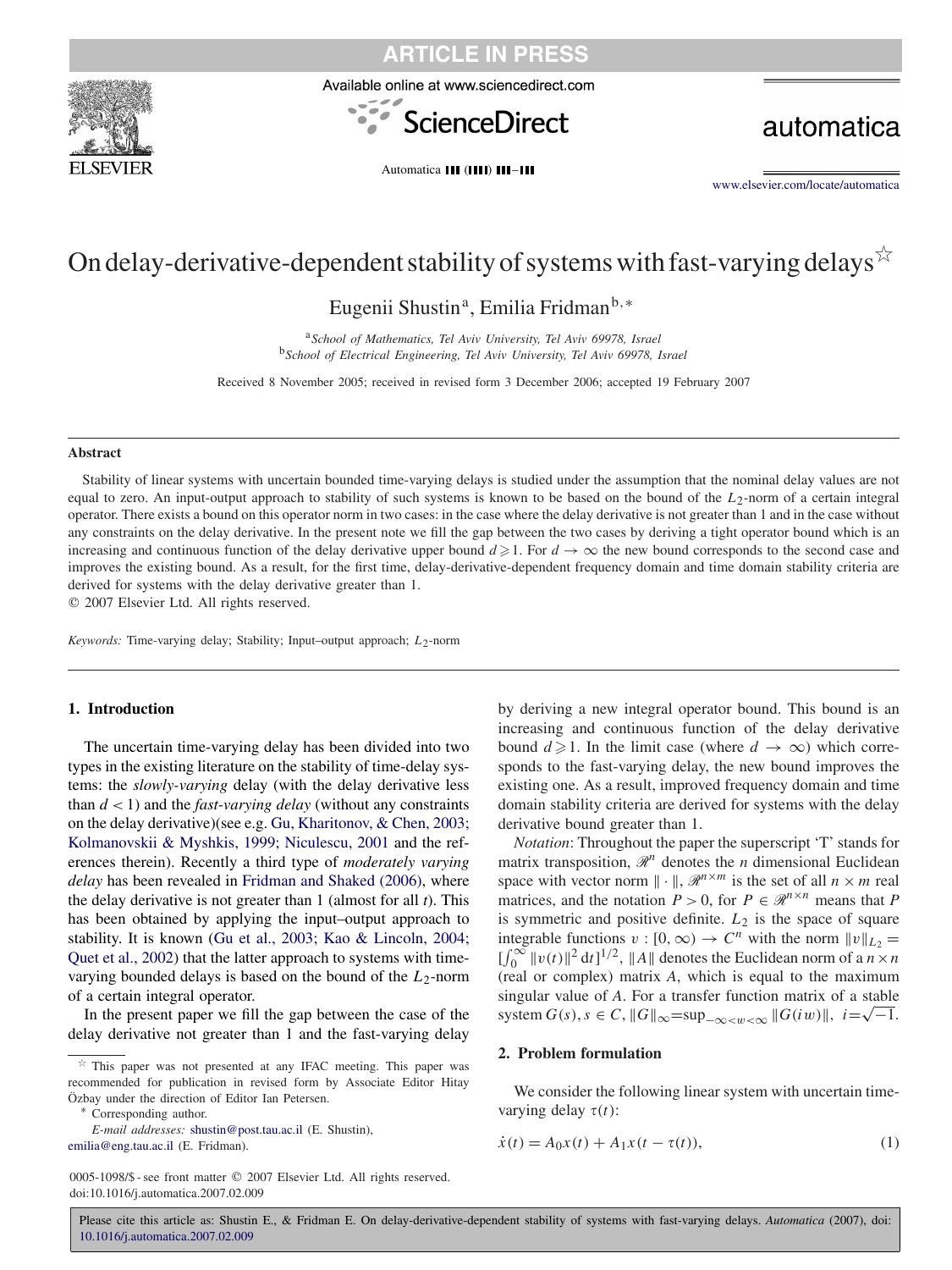### 2 *E. Shustin, E. Fridman / Automatica ( ) –*

where  $x(t) \in \mathcal{R}^n$  is the system state,  $A_i$ ,  $i = 0, 1$  are constant matrices. The uncertain delay  $\tau(t)$  has a form

$$
\tau(t) = h + \eta(t), \quad |\eta(t)| \leq \mu \leq h,
$$
\n(2)

where  $h$  is a known nominal delay value and  $\mu$  is a known upper bound on the delay uncertainty. In the existing literature (Gu et al., 2003; Kolmanovskii & Myshkis, 1999; Niculescu, 2001) the following types of uncertain time-varying delays are usually considered:

*Case A* (Slowly varying delay):  $\tau(t)$  is a differentiable almost everywhere function, satisfying

$$
\dot{\tau}(t) = \dot{\eta}(t) \leq d = 1 + p,\tag{3}
$$

where  $-1 \leqslant p < 0$ .

*Case B* (Fast-varying delay):  $\tau(t)$  is a measurable (e.g. piecewise-continuous) function.

Recently a *moderately varying* delay with  $\dot{\tau}(t) \le d = 1$  was introduced in [Fridman and Shaked \(2006\).](#page-5-0) In the present note we enlarge the latter class of delays as follows:

*Case C* (Moderately varying delay):  $\tau(t)$  is a differentiable almost everywhere function, satisfying (3) with  $p \ge 0$ .

Simple examples of fast and of moderately varying delays are  $\tau(t) = 2 - \sin t^2$  (with unbounded  $\tau$ ) and  $\tau(t) = 2 - \sin 10t$  (with  $\dot{\tau}(t) \le d = 10$ ) correspondingly. Time-varying delays appear e.g. in flow control of data communication networks (Quet et al., 2002[\).](#page-6-0) [The](#page-6-0) [delay](#page-6-0) [of](#page-6-0) [cases](#page-6-0) [C](#page-6-0) [and](#page-6-0) [B](#page-6-0) [corresponds](#page-6-0) [to](#page-6-0) [th](#page-6-0)e network, where a packet sent out from the source node at a particular time may reach the bottleneck node before another packet, which was sent at an earlier time.

By stability in the present paper we understand the uniform (with respect to initial time) asymptotic stability of the system (see [Kolmanovskii & Myshkis, 1999, p. 200\)](#page-6-0). Our objective is to improve the stability results in cases B and C by applying input–output approach and by deriving new inequalities. The results are easily generalized to the case of any finite number of the delays.

We represent  $(1)$  in the form:

$$
\dot{x}(t) = A_0 x(t) + A_1 x(t - h) - A_1 \int_{-h-\eta}^{-h} \dot{x}(t + s) \, \mathrm{d}s. \tag{4}
$$

Following [Fridman and Shaked \(2006\)](#page-5-0) we introduce an auxiliary system:

$$
\dot{x}(t) = A_0 x(t) + A_1 x(t - h) + \sqrt{\mu} A_1 X^{-1} u(t), \n y(t) = \sqrt{\mu} \mathcal{F}(p) X \dot{x}(t),
$$
\n(5)

with the feedback

$$
u(t) = -\frac{1}{\mu \cdot \sqrt{\mathcal{F}(p)}} \int_{-h-\eta}^{-h} y(t+s) \, \mathrm{d}s,\tag{6}
$$

where  $\mathcal{F} : [-1, \infty] \to R^+$  is a scalar function which will be shortly defined, *p* is given by (3) and *X* is a scaling nonsingular matrix. The results for the delay of case B correspond to  $p=\infty$ , i.e. to  $\mathcal{F}(\infty)$  in the input–output model (5) and (6). Substitution of (6) in (5) leads to (4).

We are looking for  $\mathcal{F}(p)$  which satisfies the following inequality:

$$
||u||_{L_2}^2 \le ||y||_{L_2}^2, \quad \forall y \in L_2[0, \infty), \quad y|_{[-\infty, 0]} \equiv 0,
$$
 (7)

where  $u$  is given by  $(6)$ . This is equivalent to the fact that where *u* is given by (6). This is equivalent to the fact that  $\mu\sqrt{\mathscr{F}(p)}$  is an upper bound on the *L*<sub>2</sub>-norm of the integral operator  $\Delta: L_2[0, \infty) \to L_2[0, \infty)$ 

$$
z(t) = \Delta y(t) = \int_{-h-\eta}^{-h} y(t+s) \, ds, \quad y|_{[-\infty,0]} \equiv 0,
$$
 (8)

i.e. that

$$
||z||_{L_2}^2 \le \mu^2 \mathcal{F}(p) ||y||_{L_2}^2, \quad \forall y \in L_2[0, \infty), \quad y|_{[-\infty, 0]} \equiv 0. (9)
$$

Our objective is to find  $\mathcal{F}(p)$  (as small as possible) such that (7) (or equivalently (9)) holds.

For  $-1 \leq p < 0$  (case A) it was established in [Gu et al. \(2003\)](#page-5-0) that  $\mathcal{F}(p)$  can be chosen to be 1. For  $p \ge 0$  the following was found in [Fridman and Shaked \(2006\):](#page-5-0)  $\mathcal{F}(0) = 1$  and  $\mathcal{F}(p) \equiv 2$ for  $p \in (0, \infty]$ .

**Remark 1.** The value 1 of  $\mathcal{F}(p)$  for  $-1 \leq p \leq 0$  cannot be improved (i.e. chosen to be less than 1). Indeed, taking constant delay  $\eta(t) \equiv \mu$ , which satisfies the condition of case A for any  $-1 \leq p \leq 0$ , we consider the functions  $y_{\theta}(t) = 1$  as  $0 \leq t \leq \theta$ , and  $y_{\theta}(t) = 0$  as  $t > \theta$ , where  $\theta > \mu$ . Using formula (6) with  $\mathcal{F}(p) = 1$  we immediately obtain  $||y_\theta||_{L_2}^2 = \theta$ ,

$$
-\mu u(t) = \int_{t-h-\mu}^{t-h} y_{\theta}(r) dr
$$
  
\n
$$
= \begin{cases} t-h, & \text{if } h \leq t \leq h+\mu, \\ \mu, & \text{if } h+\mu < t < \theta+h, \\ \theta+h+\mu-t, & \text{if } \theta+h \leq t \leq \theta+h+\mu, \\ 0, & \text{otherwise.} \end{cases}
$$

Hence  $||u||_{L_2}^2 = \theta - \frac{1}{3}\mu$ , and  $\lim_{\theta \to \infty} ||u||_{L_2} / ||y_\theta||_{L_2} = 1$ .

In the present paper we will improve the values of  $\mathcal{F}(p)$  for  $p > 0$  by showing that  $\mathcal{F}(p)$  can be chosen as a *continuous increasing function of*  $p \ge 0$  satisfying  $\mathcal{F}(0) = 1$  (as in Fridman & Shaked, 2006), but  $\mathcal{F}(p) < \mathcal{F}(\infty) = 1.75$  $\mathcal{F}(p) < \mathcal{F}(\infty) = 1.75$  $\mathcal{F}(p) < \mathcal{F}(\infty) = 1.75$  $\mathcal{F}(p) < \mathcal{F}(\infty) = 1.75$  $\mathcal{F}(p) < \mathcal{F}(\infty) = 1.75$  for  $p > 0$ . The improved values of  $\mathcal{F}(p)$  will readily lead to improved stability criteria.

### **3. Main results**

#### *3.1. New bounds*

Proofs of the lemmas of this section are given in Appendix A.

**Lemma 1.** *Consider case C. For all*  $y(t) \in L_2[0, \infty)$  *and such that*  $y(t) = 0 \forall t \leq 0$  *and for*  $u(t)$  *given by* (6) *inequality* (7) *holds with*  $\mathcal{F}$  *given by* 

$$
\mathcal{F}(p) = \begin{cases} \frac{2p+1}{p+1} & \text{if } 0 \leq p < 1, \\ \frac{7p-1}{4p} & \text{if } p \geqslant 1. \end{cases} \tag{10}
$$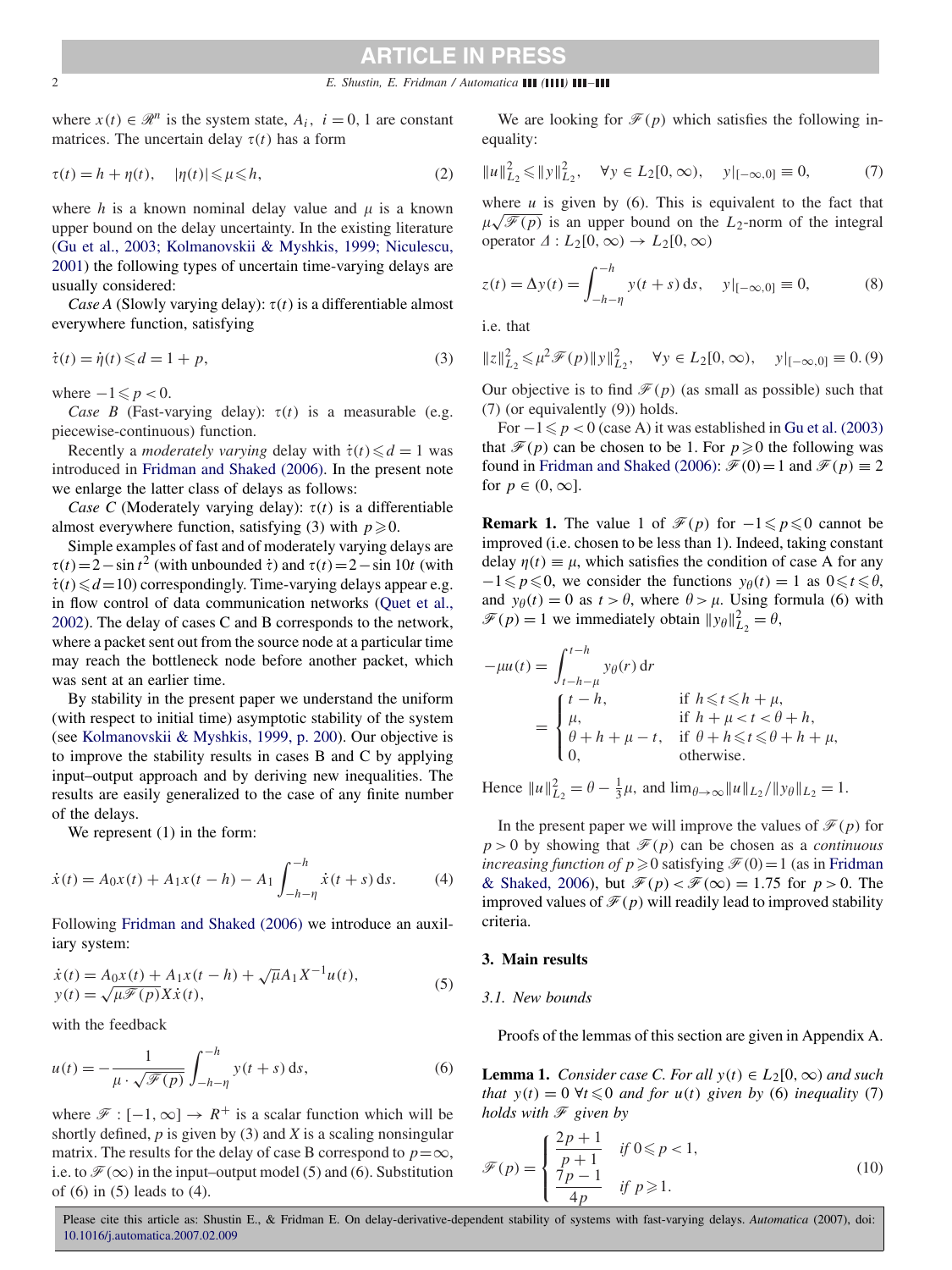As it was mentioned above,  $\mathscr F$  is increasing continuous function satisfying for  $p > 0$  the following inequality:  $1 =$  $\mathscr{F}(0) < \mathscr{F}(p) < \lim_{p \to \infty} \mathscr{F}(p) = \frac{7}{4}.$ 

**Lemma 2.** *Consider case B. For all*  $y(t) \in L_2[0, \infty)$  *and such that*  $y(t) = 0 \forall t \leq 0$  *and for*  $u(t)$  *given by* (6) *inequality* (7) *holds with*  $\mathcal{F}(\infty) := 7/4$ .

**Remark 2.** The value  $\frac{7}{4} = 1.75$  for  $\mathcal{F}(\infty)$  in Lemma 2 is not far from an optimal one. The following example shows that it cannot be less than 1*.*5. Namely, define

$$
y(t) = \begin{cases} t & \text{if } 0 \leq t \leq \mu, \\ 2\mu - t & \text{if } \mu \leq t \leq 2\mu, \\ 0 & \text{if } t(2\mu - t) < 0, \end{cases}
$$

$$
\eta(t) = \begin{cases} -\mu & \text{if } t \leq \mu, \\ \mu & \text{if } t > \mu. \end{cases}
$$

Setting in (6)  $\mathcal{F}(\infty) = \frac{3}{2}$  we have  $u(t) = -1/\mu\sqrt{3/2}z(t)$ , where

$$
z(t + h) = \int_{t-\eta(t)}^{t} y(s) ds
$$
  
= 
$$
\begin{cases} -(t + \mu)^{2}/2 & \text{if } -\mu \leq t + h \leq 0, \\ -(\mu^{2} + 2\mu t - 2t^{2})/2 & \text{if } 0 < t + h \leq \mu, \\ (6\mu t - 3\mu^{2} - 2t^{2})/2 & \text{if } \mu < t + h \leq 2\mu, \\ (t - 3\mu)^{2}/2 & \text{if } 2\mu < t + h \leq 3\mu, \\ 0 & \text{otherwise.} \end{cases}
$$

We achieve equality in (7) since

$$
||y||_{L_2}^2 = \frac{2}{3}\mu^3, \quad ||u||_{L_2}^2 = \frac{2}{3\mu^2}||z||_{L_2}^2 = \frac{2}{3\mu^2} \cdot \mu^5 = \frac{2}{3}\mu^3.
$$

### *3.2. An improved frequency domain stability criterion*

We assume

A1 Given the nominal value of the delay  $h > 0$ , the nominal system

$$
\dot{x}(t) = A_0 x(t) + A_1 x(t - h),
$$
\n(11)

is asymptotically stable.

The auxiliary system (5) can be written as  $y = Gu$  with the transfer matrix

$$
G(s) = \mu \sqrt{\mathcal{F}(p)} s X (sI - A_0 - A_1 e^{-hs})^{-1} A_1 X^{-1}.
$$
 (12)

By the small gain theorem (see e.g. [Gu et al., 2003\)](#page-5-0) system (1) is input–output stable (and thus uniformly asymptotically stable, since the nominal system is time-invariant) if

$$
||G||_{\infty} < 1. \tag{13}
$$

**Theorem 1.** *Consider* (1) *with delay given by* (2). *Under* A1 *the system is uniformly asymptotically stable if there exists a nonsingular matrix X such that* (13) *is satisfied*, *where G is given by* (12) *with*  $\mathcal{F}(p)$  *of* (10) *and where*  $p \in [0, \infty)$ *corresponds to case C*, *while*  $\mathcal{F}(\infty) = \frac{7}{4}$  *corresponds to case B*.

**Remark 3.** From Theorem 1 it follows that under A1 (1) is stable if  $\mu < k/\sqrt{\mathscr{F}(p)}$ ,

$$
k = \|sX(sI - A_0 - A_1e^{-hs})^{-1}A_1X^{-1}\|_{\infty}^{-1}.
$$

By [Fridman and Shaked \(2006\)](#page-5-0)  $\mathcal{F}(p) = 2$ ,  $p > 0$  and thus (1) (with  $\dot{\tau}(t) \leq 1 + p$ ,  $p > 0$  or with  $\tau(t)$  of case B) is asymptotically stable for  $\tau(t) \in [h - \mu, h + \mu]$ , where  $\mu < 0.7071k$ . By the new bounds of Lemmas 2 and 1 we obtain wider stability intervals:

$$
p = 0.1, \quad \dot{\tau}(t) \le 1.1, \quad \mathcal{F}(p) = 1.0909, \quad \mu < 0.9574k,
$$
  
\n
$$
p = 1, \quad \dot{\tau}(t) \le 2, \quad \mathcal{F}(p) = 1.5, \quad \mu < 0.8165k,
$$
  
\n
$$
p = \infty, \quad \text{case B}, \quad \mathcal{F}(p) = 1.75, \quad \mu < 0.7559k.
$$

*3.3. On improved time domain stability criteria*

**Theorem 2.** *System* (1) *is uniformly asymptotically stable for all delays of* (2), *if there exist*  $n \times n$  *matrices*  $0 < P_1, P_2, P_3, S > 0, Y_1, Y_2, R, R_a$  such that the following *Linear Matrix Inequality* (*LMI*)

$$
\Gamma = \begin{bmatrix}\n & \mu P_2^T A_1 & 0 \\
\Gamma_n & \mu P_3^T A_1 & \mu \mathcal{F}(p) R_a \\
 & 0 & 0 \\
 & - & - & - \\
\ast & - & - & - \\
\ast & - & - & - \\
\ast & - & - & - \\
\ast & - & - & - \\
\ast & - & - & - \\
\ast & - & - & - \\
\end{bmatrix} < 0 \tag{14}
$$

*is feasible*, *where* ∗ *denotes the symmetric elements and*

$$
T_n = \begin{bmatrix} \Psi_n & P_2^{\mathrm{T}} A_1 - Y_1^{\mathrm{T}} & h Y_1^{\mathrm{T}} \\ P_3^{\mathrm{T}} A_1 - Y_2^{\mathrm{T}} & h Y_2^{\mathrm{T}} \\ * & -S & 0 \\ * & * & -h R \end{bmatrix}, \quad P = \begin{bmatrix} P_1 & 0 \\ P_2 & P_3 \end{bmatrix},
$$
  

$$
\Psi_n = P^{\mathrm{T}} \begin{bmatrix} 0 & I \\ A_0 & -I \end{bmatrix} + \begin{bmatrix} 0 & A_0^{\mathrm{T}} \\ I & -I \end{bmatrix} P + \begin{bmatrix} S + Y_1 + Y_1^{\mathrm{T}} & Y_2 \\ Y_2^{\mathrm{T}} & h R \end{bmatrix}.
$$

*Here*,  $\mathcal{F}(p)$  *is given by* (10) *in case* C and  $\mathcal{F}(\infty) = \frac{7}{4}$  *in case* B.

Proof of Theorem 2 is similar to the time domain results of [Fridman and Shaked \(2006\),](#page-5-0) derived via the simple descriptor Lyapunov functional

$$
V_n = x^{\mathrm{T}}(t)P_1x(t) + \int_{-h}^0 \int_{t+\theta}^t \dot{x}^{\mathrm{T}}(s)R\dot{x}(s) ds d\theta
$$

$$
+ \int_{t-h}^t x^{\mathrm{T}}(s)Sx(s) ds.
$$

The idea of the proof is the following: A1 and (13) (i.e. the conditions of Theorem 1) are satisfied if along the trajectories of (5)  $W := \dot{V}_n + y^{\mathrm{T}}(t)y(t) - u^{\mathrm{T}}(t)u(t) < 0$ . The standard calculations and application of the Schur complements to  $y^T(t)y(t)$  lead to  $W \le \overline{\zeta}^T \Gamma \zeta$ , where  $R_a = X^T X$  and  $\zeta = col\{x(t), \dot{x}(t), x(t-h),\}$  $\frac{1}{h} \int_{-h}^{0} \dot{x}(s) ds, u(t), \dot{x}(t)$ . Hence, (14) implies the stability of (1).

LMI (14) is convex in  $\mathcal{F}(p)$  and thus smaller values of  $\mathcal{F}(p)$  lead to a less restrictive conditions. Moreover,  $\Gamma_n < 0$ corresponds to the stability of the nominal system (11) and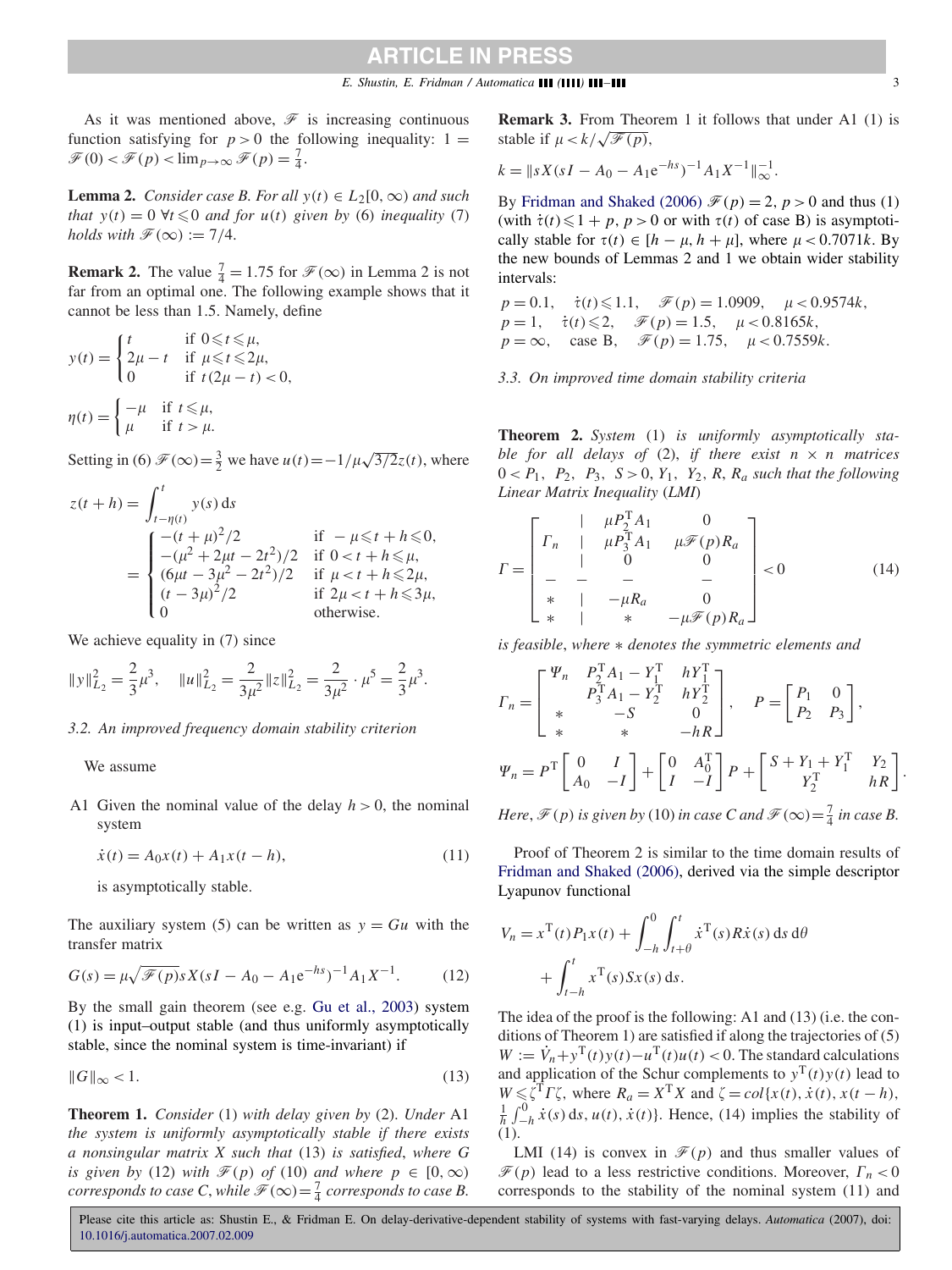4 *E. Shustin, E. Fridman / Automatica ( ) –*

Table 1

|       |       |       |       |       | $\infty$ (fast delay) |
|-------|-------|-------|-------|-------|-----------------------|
| $\mu$ | 0.383 | 0.367 | 0.331 | 0.313 | 0.289                 |

may be replaced by any other appropriate matrix, that guarantees the stability of the nominal system. Thus, stability conditions via descriptor discretized Lyapunov functional have the following form: LMI (11) of [Fridman \(2006b\)](#page-5-0) and the above LMI (14), where  $\Gamma_n$  in (14) should be substituted by the left-hand side of (17) in [Fridman \(2006b\).](#page-5-0)

**Example 1** (*[\(Kharitonov & Niculescu, 2003\)](#page-6-0)*). Consider the system

$$
\dot{x}(t) = \begin{bmatrix} 0 & 1 \\ -1 & -2 \end{bmatrix} x(t) + \begin{bmatrix} 0 & 0 \\ -1 & 1 \end{bmatrix} x(t - \tau(t)),
$$

where  $\tau(t) = 1 + \eta(t)$ ,  $|\eta(t)| \le \mu$ ,  $\dot{\tau}(t) \le d$ . In [Fridman \(2006a\)](#page-5-0) the maximum value of  $\mu$ , for which the system is asymptotically stable, was found to be  $\mu = 0.271$  for all  $d \ge 1$ . The latter result was less restrictive than the one by Kharitonov and Niculescu (2003). By the time domain criterion of Fridman and Shaked (2006) for  $d = 1$  $d = 1$  the resulting  $\mu$  is greater ( $\mu = 0.383$ ), while for  $d > 1$  the result is the same ( $\mu = 0.271$ ). Theorem 2 of the present paper leads to a wider stability interval for  $d > 1$  (see Table 1).

### **4. Conclusions**

Linear systems with bounded time-varying delays are analyzed under the assumption that the nominal delay values are not equal to zero. Two cases of delay are considered: case B (without any constraints on the delay derivative) and case C (where the delay derivative is not greater than  $d \ge 1$ ). An input–output approach to stability of such systems is known to be based on the bound of the *L*2-norm of a certain integral operator. In the present paper for the first time a tight *ddependent* bound is derived. The existing bound in case B is also improved. The new bounds lead to improved stability criteria and give tools for further improvements.

### **Acknowledgment**

We thank the reviewers for their remarks, which have improved the quality of the paper.

### **Appendix A.**

**Proof of Lemma 2.** Our argument will prove the asserted statement for the functions in the space  $L_2(\mathbb{R})$ , which is a stronger statement, since the space  $L_2[0,\infty)$  can be included into  $L_2(\mathbb{R})$  without change of the norm by extending the functions of  $L_2[0, \infty)$  as identically zero for the negative values of the variable. Our problem is to estimate the norm  $||A||_{L_2}$  of the operator  $\Delta$  defined by (8) in the space  $L_2(\mathbb{R})$ .



Fig. 1. Domains *D* and *D*(*t*<sub>0</sub>):  $A_1$  :  $s = t - h + \mu$ ;  $A_2$  :  $s = t - h$ ;  $A_3$  :  $s = t - h - \mu$ ;  $\Gamma$  :  $s = t - h - \eta(t)$ ;  $s_1 := t_0 - h - \eta(t_0)$ ;  $s_2 := t_0 - h$ .

Denote by  $\varphi : \mathbb{R}^2 \to \{0, 1\}$  the characteristic function of the domain *D* in the plane  $\mathbb{R}^2 = \{(t, s) : t, s \in \mathbb{R}\}$ , bounded by the line  $s = t - h$  and by the graph of the function  $s = t - h - \eta(t)$ , i.e. for arbitrary  $t, s \in \mathbb{R}$ ,

$$
\varphi(t,s) = \begin{cases} 1 & \text{if } (t-h-s)(t-h-\eta(t)-s) \leq 0, \\ 0 & \text{if } (t-h-s)(t-h-\eta(t)-s) > 0 \end{cases}
$$

(shaded region in Fig. 1). Since  $|\eta(t)| \leq \mu$ , the domain *D* entirely lies in the strip between the lines  $\Lambda_1 = \{s = t - h + \mu\}$  and  $A_3 = \{s = t - h - \mu\}.$  Then the operator  $\Delta$  introduced by (8), can be expressed as an integral linear operator

$$
z(t) = \operatorname{sign} \eta(t) \cdot \int_{-\infty}^{\infty} \varphi(t, s) y(s) \, ds.
$$

It is well-known that  $||A||_{L_2} = ||A^*||_{L_2}$ , where  $A^*$  is the adjoint operator, given by the formula

$$
\widetilde{z}(s) = \varDelta^*(y)(s) = \int_{-\infty}^{\infty} \operatorname{sign} \eta(t) \cdot \varphi(t, s) y(t) dt
$$

(see e.g. [Jörgens, 1982,](#page-6-0) Theorem 3.17 in Section 3.8 and Eq. (8.56) in Section 8.6). Then we derive that

$$
\|\widetilde{z}\|_{L_2}^2 = \int_{-\infty}^{\infty} \widetilde{z}^{\mathrm{T}}(s)\widetilde{z}(s) ds
$$
  
= 
$$
\int_{-\infty}^{\infty} \left(\int_{-\infty}^{\infty} \operatorname{sign} \eta(t_0) \cdot \varphi(t_0, s) y(t_0) dt_0 \right)^{\mathrm{T}}
$$
  

$$
\times \left(\int_{-\infty}^{\infty} \operatorname{sign} \eta(t) \cdot \varphi(t, s) y(t) dt \right) ds
$$
  

$$
\leq \int_{-\infty}^{\infty} \int_{-\infty}^{\infty} \int_{-\infty}^{\infty} \varphi(t_0, s) \varphi(t, s) ds |y^{\mathrm{T}}(t_0) y(t)| dt_0 dt.
$$

Bounding in the latter triple integral  $|y^T(t_0)y(t)| \leq \frac{1}{2}(\|y(t_0)\|^2 +$  $||y(t)||^2$  and denoting

$$
K(t_0) = \int_{-\infty}^{\infty} \int_{-\infty}^{\infty} \varphi(t_0, s) \varphi(t, s) \, ds \, dt,\tag{15}
$$

we continue to estimate  $\|\tilde{z}\|_{L_2}^2$  as

$$
\begin{aligned} \|\widetilde{z}\|_{L_2}^2 &\leq \frac{1}{2} \int_{-\infty}^{\infty} K(t_0) \|y(t_0)\|^2 \, \mathrm{d}t_0 \\ &+ \frac{1}{2} \int_{-\infty}^{\infty} K(t) \|y(t)\|^2 \, \mathrm{d}t \leq \sup_{t_0 \in \mathbb{R}} K(t_0) \|y\|_{L_2}^2. \end{aligned}
$$

<span id="page-3-0"></span>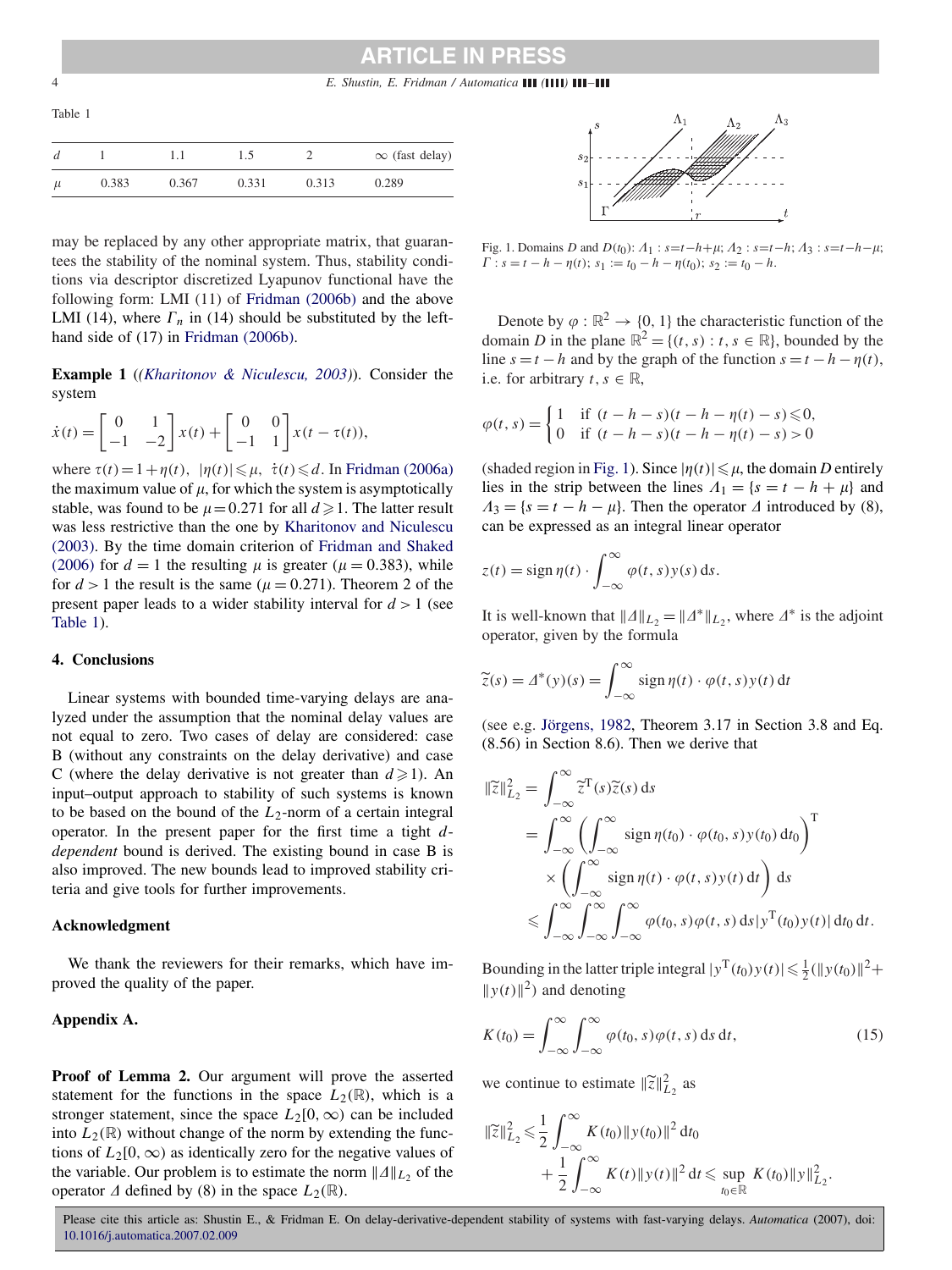<span id="page-4-0"></span>

Fig. 2. Upper bound for the area of  $D(t_0)$ :  $t_1 = t_0 - \eta(t_0)$ ;  $t_2 = t_0 - \eta(t_0)/2$ .

We shall show that  $K(t_0) \leq \frac{7}{4}\mu^2$  for all  $t_0 \in \mathbb{R}$ . Fix some number  $t_0 \in \mathbb{R}$ . We can assume that  $\eta(t_0) \geq 0$ , since the treatment of the case  $n(t_0) \leq 0$  is completely similar. Geometrically,  $K(t_0)$ *is the area of the part*  $D(t_0)$  of the domain *D* cut out by the strip  $t_0 - h \ge s \ge t_0 - h - \eta(t_0)$  (double shaded region in [Fig. 1\)](#page-3-0). Indeed,  $φ(t_0, s) = 1$  as far as  $t_0 - h \ge s \ge t_0 - h - η(t_0)$ , and  $\varphi(t, s) = 1$  as far as  $(t, s) \in D$ , and their product vanishes outside these limits, that is formula (15) gives the area of  $D(t_0)$ .

Thus,  $D(t_0)$  lies inside the parallelogram

$$
\Pi(t_0) := \{ (t, s) \in \mathbb{R}^2 : t_0 - h - \eta(t_0) \leq s \leq t_0 - h, t - h - \mu \leq s \leq t - h + \mu \}
$$

(see Fig. 2). The vertical lines  $t = t_0$  and  $t = t_1 := t_0 - \eta(t_0)$ , passing through the intersection points of the line  $A_2$  with the sides of  $\Pi(t_0)$  (see Fig. 2), divide  $\Pi(t_0)$  into two trapezes of total area  $\mu^2 - (\mu - \eta(t_0))^2$ , and the square  $S = \{t_1 \le t \le t_0, s_1 \le s \le s_2\}$ . Our objective is to estimate the area of  $D(t_0) \cap S$ .

Consider the intersection of the vertical line  $t = r$ , where  $t_1 \le r \le t_0$ , with *D(t<sub>0</sub>)* (see [Fig. 1\)](#page-3-0). The intersection of  $\{t =$ *r*} with  $\Pi(t_0)$  is divided by the line  $\Lambda_2$  into two segments: *s*<sub>1</sub> ≤ *s* ≤ *r* − *h* and *r* − *h* ≤ *s* ≤ *s*<sub>2</sub>. The intersection of *D*(*t*<sub>0</sub>) with  ${t = r}$  is entirely contained in one of these segments: in the upper one if  $\eta(r) \leq 0$  and in the lower one if  $\eta(r) \geq 0$ . Hence, the area of  $D(t_0) \cap S$  does not exceed

$$
\int_{t_0-\eta(t_0)}^{t_0} \max\{r - h - s_1, s_2 - (r - h)\} dr
$$
  
= 
$$
\int_{t_0-\eta(t_0)}^{t_0} \max\{r - (t_0 - \eta(t_0)), t_0 - r\} dr = \frac{3}{4} \eta(t_0)^2.
$$

So the total area of  $D(t_0)$  does not exceed  $\mu^2 - (\mu - \eta(t_0))^2$  +  $\frac{3}{4}\eta(t_0)^2 \leq \frac{7}{4}\mu^2$ , which implies the required bound (9).  $\Box$ 

**Remark 4.** The bound  $\frac{7}{4}\mu^2$  can be interpreted geometrically as the maximum (attained at  $\eta(t_0) = \mu$ ) of the area of the shaded region in Fig. 2. The bound  $||A||_{L_2}^2 \le 2\mu^2$  of Fridman and Shaked (2006) corresponds to the maximal area of the whole parallelogram  $\Pi(t_0)$ .

**Proof of Lemma 1.** As in the proof of Lemma 2, we come to estimation from above of  $K(t_0)$ , or, equivalently, of the area of the domain  $D(t_0)$  for any given real  $t_0$ . Without loss of generality we can assume that the zero locus of  $\eta$  is locally finite. Indeed, such functions form a dense (in the sense of both sup-norm and *L*1-norm) subset in the space of almost everywhere differentiable functions, and hence, our restriction does not affect the estimation of  $K(t_0)$ . Again we also assume



Fig. 3. The case  $N = 1$ .

that  $\eta(t_0) > 0$ , which, in particular, means that the vertical line  $t = t_0$  crosses the domain  $D(t_0)$  along the segment  $s_1 \le s \le s_2$ (cf. Fig. 3(a)). Introduce the number *N* of the zeroes of the function  $\eta(t)$  in the interval  $t_3 := t_0 - \eta(t_0) - \mu < t < t_0$ , where it changes its sign (see the interval in Fig. 3(a)). Consider a few possibilities.

*Step* 1: Suppose that  $N = 0$ . Then the graph  $\Gamma$  does not cross the segment of the line  $\Lambda_2$  inside the parallelogram  $\Pi_0$ , and hence the domain  $D(t_0)$  is entirely contained in one of the halves of  $\Pi(t_0)$ , cut out by the line  $A_2$ . Its area does not exceed  $\frac{1}{2}$ Area $(\Pi(t_0)) = \eta(t_0)\mu \leq \mu^2 \leq \mathcal{F}(p)\mu^2$ .

*Step* 2: Suppose that  $N = 1$ , and let  $r_0 \in (t_3, t_0)$  be the (unique) zero of  $\eta(t)$ , where it changes its sign (see Fig. 3(a)). Geometrically, it is the abscissa of the intersection point *x* of the line  $A_2 = \{s = t - h\}$  and the graph  $\Gamma = \{s = t - h - \eta(t)\}.$ Since the intersection point *y* of the line  $l_1 := \{t = t_0\}$  with the lower base of the parallelogram  $\Pi(t_0)$  belongs to  $\Gamma$  (it has coordinates  $(t_0, t - h - \eta(t_0))$ , and since

$$
\frac{\mathrm{d}}{\mathrm{d}t}(t-h-\eta(t)) \geqslant -p,\tag{16}
$$

we decide that for  $t \ge r_0$ ,

- (i) the graph  $\Gamma$  lies below the line  $\Lambda_2$  and above the line  $l_3$ , passing through *x* with the slope  $-p$ , and
- (ii) the point *x* must lie below the line  $l_2$ , passing through the point *y* with the slope  $-p$ .

Similarly, for  $t \le r_0$ , the graph  $\Gamma$  must lie above the line  $\Lambda_2$  and below the line  $l_3$ . So, the domain  $D(t_0)$ , bounded by  $\Lambda_2$  and  $\Gamma$ , is entirely contained in the polygonal region  $R$  in  $\Pi(t_0)$  shown shaded in Fig. 3(a).

The area of *R* depends only on the value of  $\eta(t_0)$  and on the position of the point  $x$  on the line  $\Lambda_2$ . First, we observe that, increasing  $\eta(t_0)$  up to  $\mu$  by pulling the lower base of  $\Pi(t_0)$ down when the other sides remain fixed, we enlarge the region

*R* and respectively its area.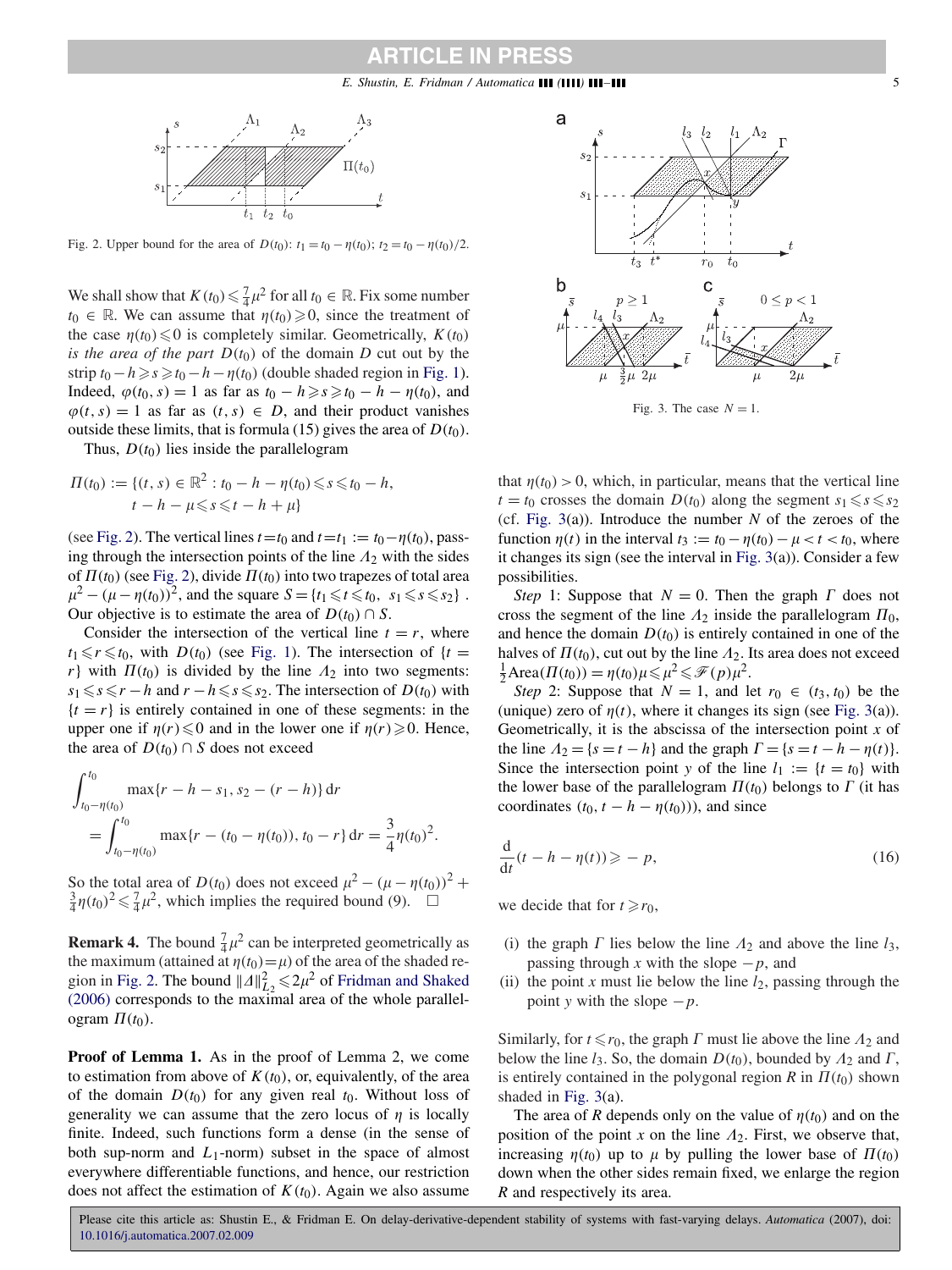<span id="page-5-0"></span>6 *E. Shustin, E. Fridman / Automatica ( ) –*

Assuming now that  $\eta(t_0) = \mu$ , we vary the point *x* along  $\Lambda_2$ below the line  $l_2$ . If  $p \ge 1$ , then the maximal area is achieved as *x* becomes the middle point of the segment of  $A_2$  cut out by  $\Pi(t_0)$  (see [Fig. 3\(](#page-4-0)b), where  $\Pi(t_0)$  is shown in a convenient coordinate system  $\bar{t}$ ,  $\bar{s}$ ). Indeed, if we move the point *x* and, respectively, the line *l*<sup>3</sup> away from the middle position (the new position of  $l_3$  is shown as  $l_4$  in [Fig. 3\(](#page-4-0)b)), then in the region  $R$ we replace the shaded trapeze between the lines  $l_3$ ,  $l_4$  by clear trapeze, the latter one having shorter bases than the former one, and thus the area of *R* would decrease.

In the case  $0 \leq p < 1$ , we cannot move the point *x* and line *l*<sup>3</sup> above the position shown in [Fig. 3\(](#page-4-0)c), since the point *y*, which after equating  $\eta(t_0) = \mu$  become the right lower vertex of  $\Pi(t_0)$ , cannot lie below the line  $l_3$  (see restriction (ii) in the beginning of Step 2). We claim that this highest position of  $l_3$ gives the maximal area of the region *R*. Indeed, if we move the line  $l_3$  down (its new position is shown as  $l_4$  in [Fig. 3\(](#page-4-0)c)), then we replace a shaded parallelogram between the lines  $l_3$ ,  $l_4$ by a clear trapeze, whose bases are shorter than those for the parallelogram, and the area of *R* would decrease.

It remains to compute the shaded areas shown in [Fig. 3\(](#page-4-0)b,c). In [Fig. 3\(](#page-4-0)b) we remove from  $\Pi(t_0)$  two symmetric triangles with the height  $\mu/2$  and the base  $\mu(1 + 1/p)/2$ , and hence the area of *R* is  $2\mu^2 - \mu^2(1 + 1/p)/4 = (7p - 1)/4p\mu^2$ .

If  $0 \le p < 1$ , using the equation  $l_3 = \{\bar{s} = -p(\bar{t} - 2\mu)\}$ , we compute the coordinates of  $x = \frac{((2p + 1)}{(p + 1)} \mu$ ,  $p/(p + 1)$ 1) $\mu$ ) and of the intersection of  $l_3$  with the left side of  $\Pi(t_0)$ ,  $(2p/(p+1)\mu, 2p/(p+1)\mu)$ . The clear triangle and trapeze in  $(2p/(p+1)\mu, 2p/(p+1)\mu)$ . The clear triangle and trapeze in [Fig. 3\(](#page-4-0)c) have the height  $\mu/\sqrt{2}$  with the bases  $\sqrt{2p}/(p+1)\mu$ and  $\sqrt{2}/(p + 1)\mu$ ,  $(\sqrt{2}(1 - p))/(p + 1)\mu$ , respectively. The area of *R* is equal to

$$
2\mu^{2} - \frac{\mu}{2\sqrt{2}}\sqrt{2\mu}\frac{p+1+1-p}{p+1} = \frac{2p+1}{p+1}\mu^{2}.
$$

*Step* 3: Suppose that  $N > 1$ . We can take *N* to be odd, i.e.,  $N = 2n + 1$ , adding (if necessary) one more zero as follows: modify the graph  $\Gamma$  outside the parallelogram  $\Pi(t_0)$  (see the dotted line of [Fig. 3\(](#page-4-0)a)) in such a way that  $\Gamma$  additionally crosses  $\Lambda_2$  in some point with the abscissa  $t^* > t_3$  (such a modification shown by the dotted line if [Fig. 3\(](#page-4-0)a)). This operation does not affect  $D(t_0)$ . Then, using a certain inductive procedure, we intend to show that the case  $N = 2n + 1$  reduces to  $N = 1$ , considered above.

Let  $r_1 > r_2 > \cdots > r_{2n+1}$  be all the roots of  $\eta(t)$  in the interval  $(t_3, t_0)$ , where  $\eta(t)$  changes its sign. These are abscissas of the respective intersection points  $x_1, x_2, \ldots, x_{2n+1}$  of the graph  $\Gamma$ with the line  $\Lambda_2$ , where  $\Gamma$  passes from one side of  $\Lambda_2$  to the other. More precisely, treating the point  $x_1$  (the highest one) as the point x in Step 2, we see that the graph  $\Gamma$  passes through  $x_1$  from the left half plane to the right one, and hence the same holds for all odd numbered points  $x_{2i+1}$ , whereas through the even numbered point  $x_{2i}$  the graph  $\Gamma$  passes in the opposite direction (see Fig. 4(a)). Consider now the points  $x_1, x_2, x_3$ . Draw the lines  $l'_1, l'_2$  through  $x_1, x_3$  with the slope  $-p$ , and the vertical line  $l_1^{'\prime}$  through  $x_2$ . In view of (16), the part of the domain  $D(t_0)$  in the strip  $r_3 \le t \le r_1$  is contained in the region



Fig. 4. The case  $N > 1$ .

*R* in  $\Pi(t_0)$ , bounded by the lines  $\Lambda_2$ ,  $l'_1$ ,  $l'_2$ ,  $l''_1$  (shown shaded in Fig. 4(a)).

The line  $l''_1$  contains two segments in the boundary of *R*, joined by the point *x*2. Denote the length of the upper segment by  $\lambda_1$ , and of the lower one by  $\lambda_2$ . If  $\lambda_1 \le \lambda_2$ , then the area of *R* is less than the area of the region  $R_1$  shown shaded in Fig. 4(b) (bounded from the left by  $\Lambda_2$  and by  $l'_2$ ). Indeed, here we replace a triangle or a trapeze by a trapeze of the same height, but with bigger bases. Similarly, if  $\lambda_1 \geq \lambda_2$ , then the area of *R* is less than the area of the region  $R_2$  shown shaded in Fig. 4(c) (bounded from the right by  $\Lambda_2$  and  $l'_1$ ). Now we observe that the replacement of *R* by  $R_1$  or by  $R_2$  is equivalent to the following operation: having fixed points  $x_1$  and  $x_3$ , we move the point  $\bar{x}_2$  along  $\Lambda_2$  between  $x_1$  and  $x_3$  so that it merges either  $\bar{x}_1$ , or  $x_3$ . The meaning of both the operations is a modification of the function  $\eta(t)$  so that two of its roots in  $(t_3, t_0)$  coincide and thus  $\eta(t)$  does not change sign in such multiple root. Hence, the number of the roots of  $\eta(t)$ , where it changes its sign, decreases by 2, whereas the area of the region (which is further used for estimation of the area of  $D(t_0)$ ) increases. Repeating the above procedure *n* times, we come to  $N = 1$ .  $\Box$ 

### **References**

- Fridman, E. (2006a). A new Lyapunov technique for robust control of systems with uncertain non-small delays. *IMA Journal of Mathematical Control and Information*, *23*(2), 165–179.
- Fridman, E. (2006b). Descriptor discretized Lyapunov functional method: Analysis and design. *IEEE Transactions on Automatic Control*, *51*(5), 890–897.
- Fridman, E., & Shaked, U. (2006). Input–output approach to stability and *L*2-gain analysis of systems with time-varying delays. *Systems & Control Letters*, *55*(12), 1041–1053.
- Gu, K., Kharitonov, V., & Chen, J. J. (2003). *Stability of time-delay systems*. Boston: Birkhauser.